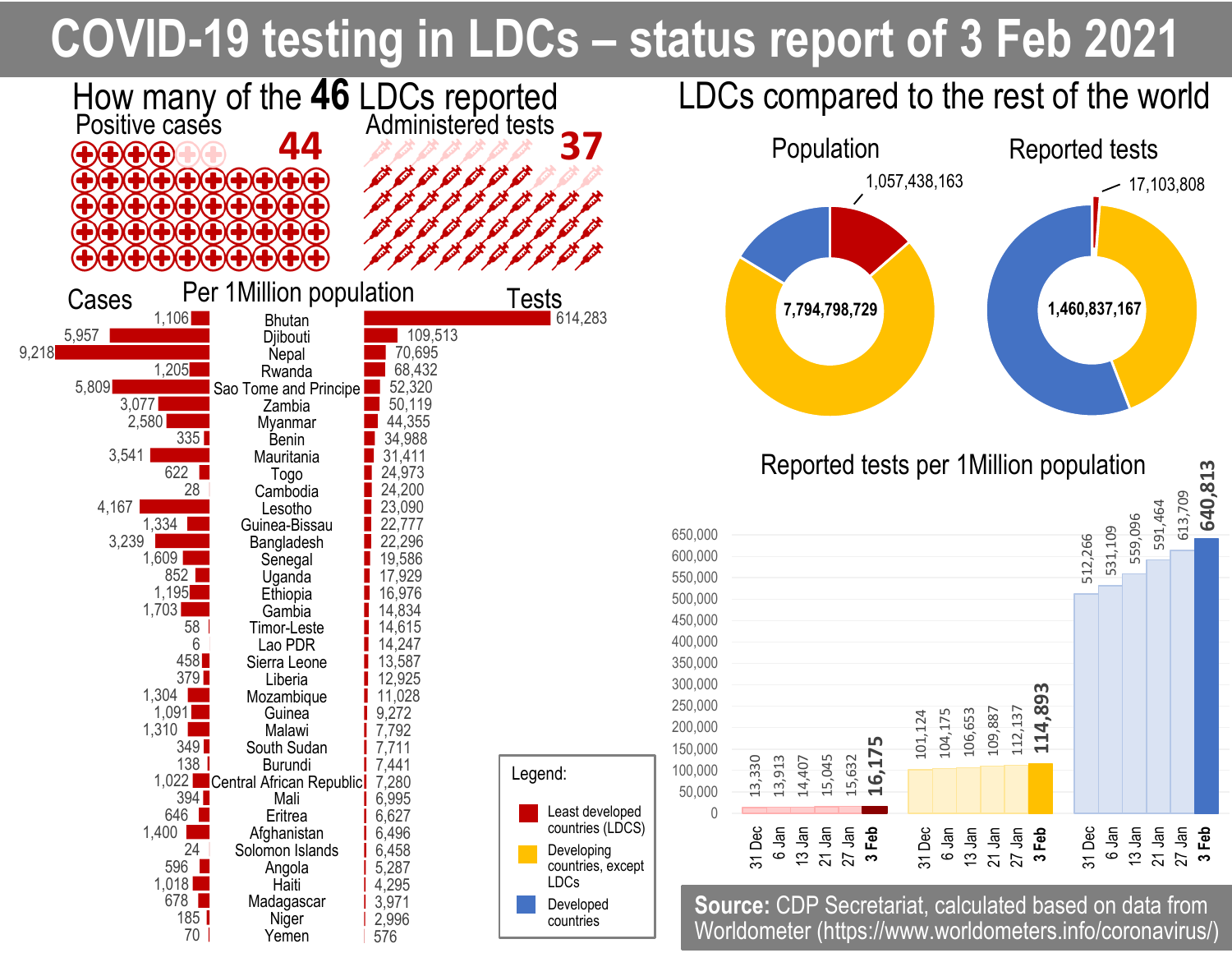## **COVID-19 testing in LDCs – status report of 10 Feb 2021**

**1,510,656,142**

531,109

112,137

114,893

**117,496**

559,096

591,464

6 Jan 13 Jan 21 Jan 27 Jan 3 Feb

**10 Feb**

613,709

640,813

**668,410**

 $-17,561,938$ 

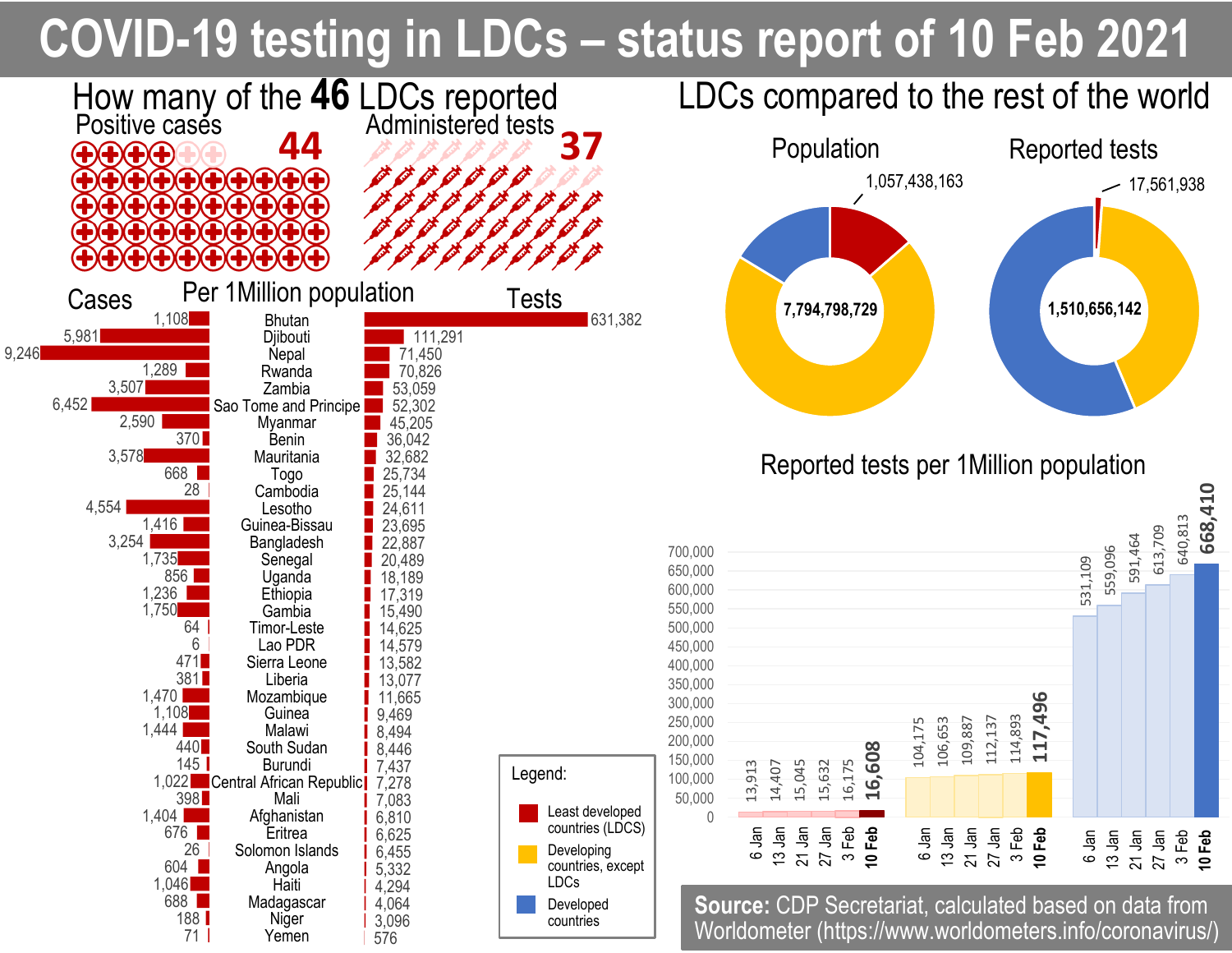## **COVID-19 testing in LDCs – status report of 17 Feb 2021**



640,813

3 Feb 10 Feb **17 Feb**

668,410

**693,880**